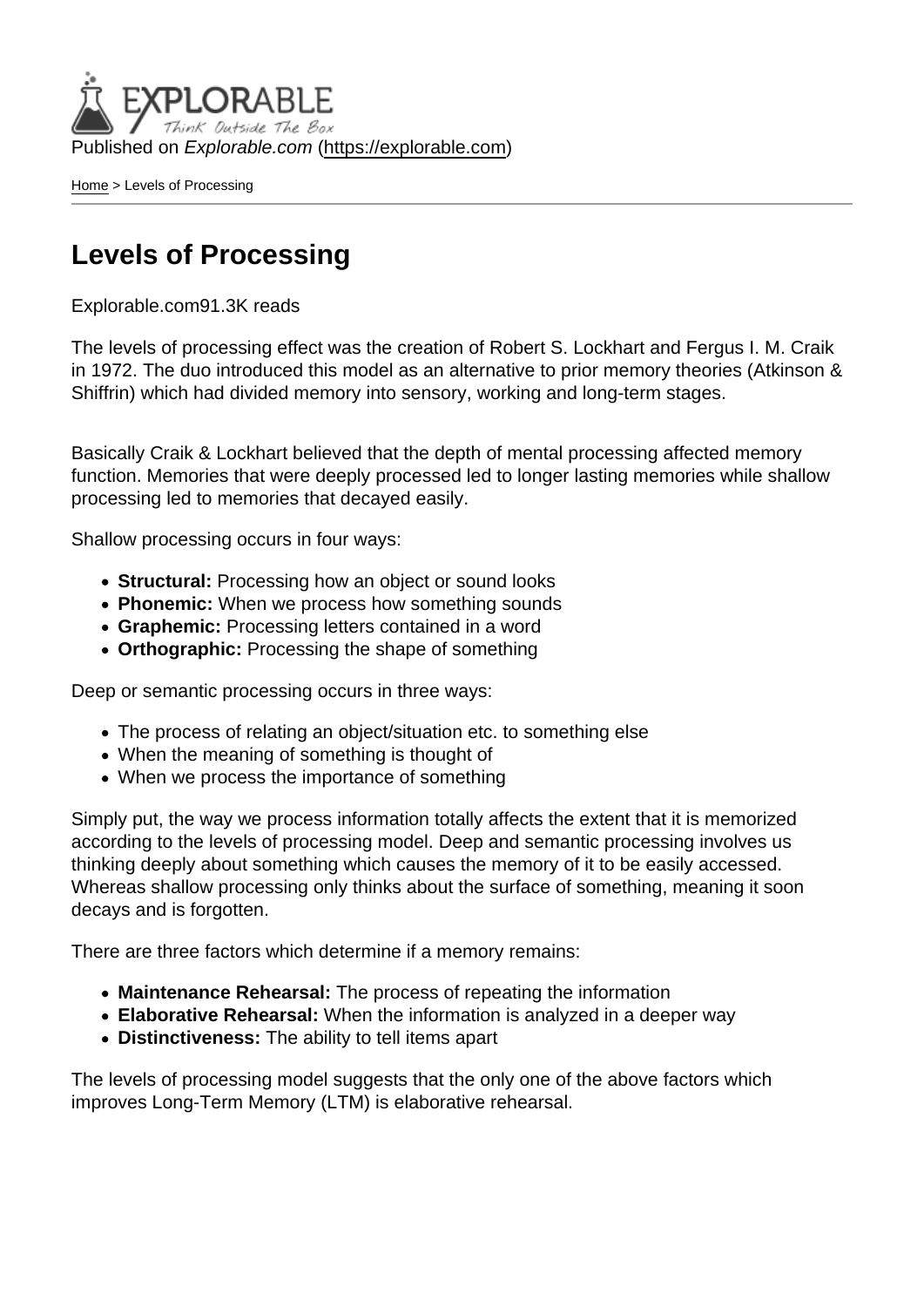### **Differences**

There are a number of differences between this and the Atkinson-Shiffrin model. While the [Atkinson-Shiffrin model](https://explorable.com/atkinson-shiffrin-model)  $_{[1]}$  concentrated on [long](https://explorable.com/long-term-memory)  $_{[2]}$  and [short-term memory](https://explorable.com/short-term-memory)  $_{[3]}$  (STM), the levels of processing model focuses on the processes that make up memory and does not distinguish between LTM and STM. According to levels of processing, only elaborative rehearsal improves LTM while the Atkinson-Shiffrin model suggests that any form of rehearsal leads to an improvement in LTM. Unlike the Atkinson-Shiffrin model which structured LTM and STM, levels of processing has no set structure.

# **Strengths**

Craik & Lockhart's model has a number of strengths. It was the first theory to show that memory is actually improved when it undergoes deeper processing. This in turn explained why certain things are better remembered than others. It also proved that encoding is not a simple process.

Finally, brain imaging studies showed that higher levels of processing lead to greater activity levels in different parts of the brain which gives the theory some credence.

# **Weaknesses**

In terms of weaknesses, the theory is better described than explained. It seems to be a rather simple explanation for such a complex subject with the terms 'deep' and 'shallow' hardly an allencompassing look into the theory of memory. The part of the theory which suggests that shallow processing equals a memory being quickly lost is not 100% accurate in all cases. Those with illnesses that affect memory cannot be included in the levels of processing theory.

Finally, this theory was espoused in 1972 but since then, various neuropsychological studies have suggested that there are specific systems of storage and structures contained in our memory.